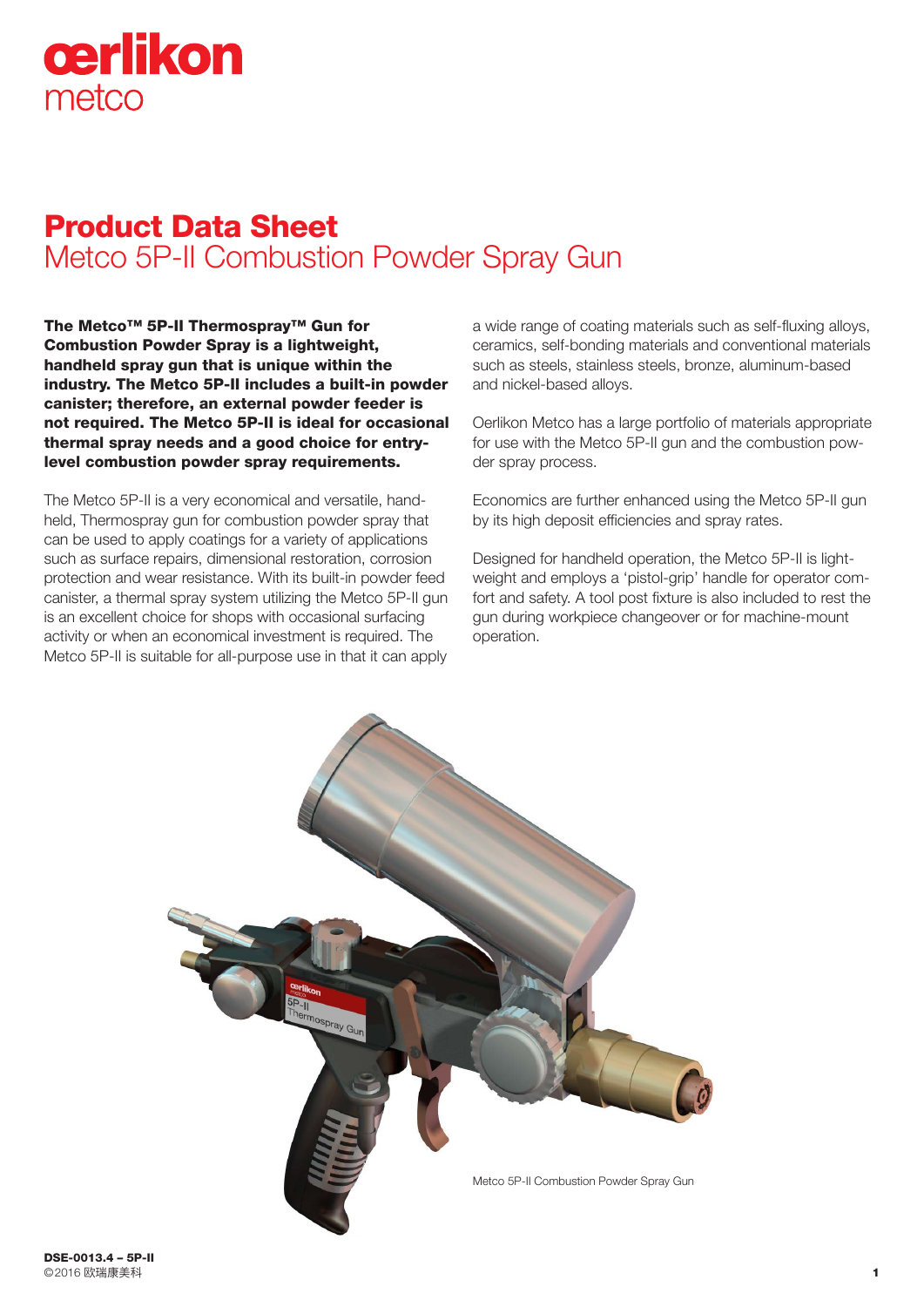# 1 General Description

Simple to use, a trigger mechanism starts and stops the flow of powder, and an on-board adjustment knob controls powder feed rate. A built-in gas valve starts and stops the flow of oxygen and fuel gas.

The Metco 5P-II can be used with either acetylene or hydrogen as the fuel gas. Hydrogen is recommended when spraying finer powder materials.

The self-contained powder canister uses a gravimetric, aspiration feeding system, which has been engineered to be both rugged and reliable. It is attached to a gun at an angle to facilitate a comfortable weight balance for manual spray operation.

A siphon plug system mixes the fuel and oxygen gases in precise volumetric proportions at the gun to provide consistent operation and prevents the possibility of backfire.

Air caps supplied with the gun appropriately shape the flame for different applications. The standard air cap, used for most coatings, provides divergent gun cooling air that will not interfere with the flame or spray stream. A reversible air cap can be used to create a parallel air flow to cool the workpiece or as a convergent pinch air flow for use with fine materials, thereby increasing the spray efficiency of materials, such as carbides, or to obtain cleaner, brighter coatings produced from self-fluxing alloys.

An optional air jet unit, the 2PSA Air Jet Assembly can be purchased . It provides additional workpiece cooling and removal of dust on the workpiece during spraying. The Air Jet Assembly should always be used when applying ceramics with the Metco 5P-II gun to help accelerate the molten ceramic particles, which results in a denser coating.

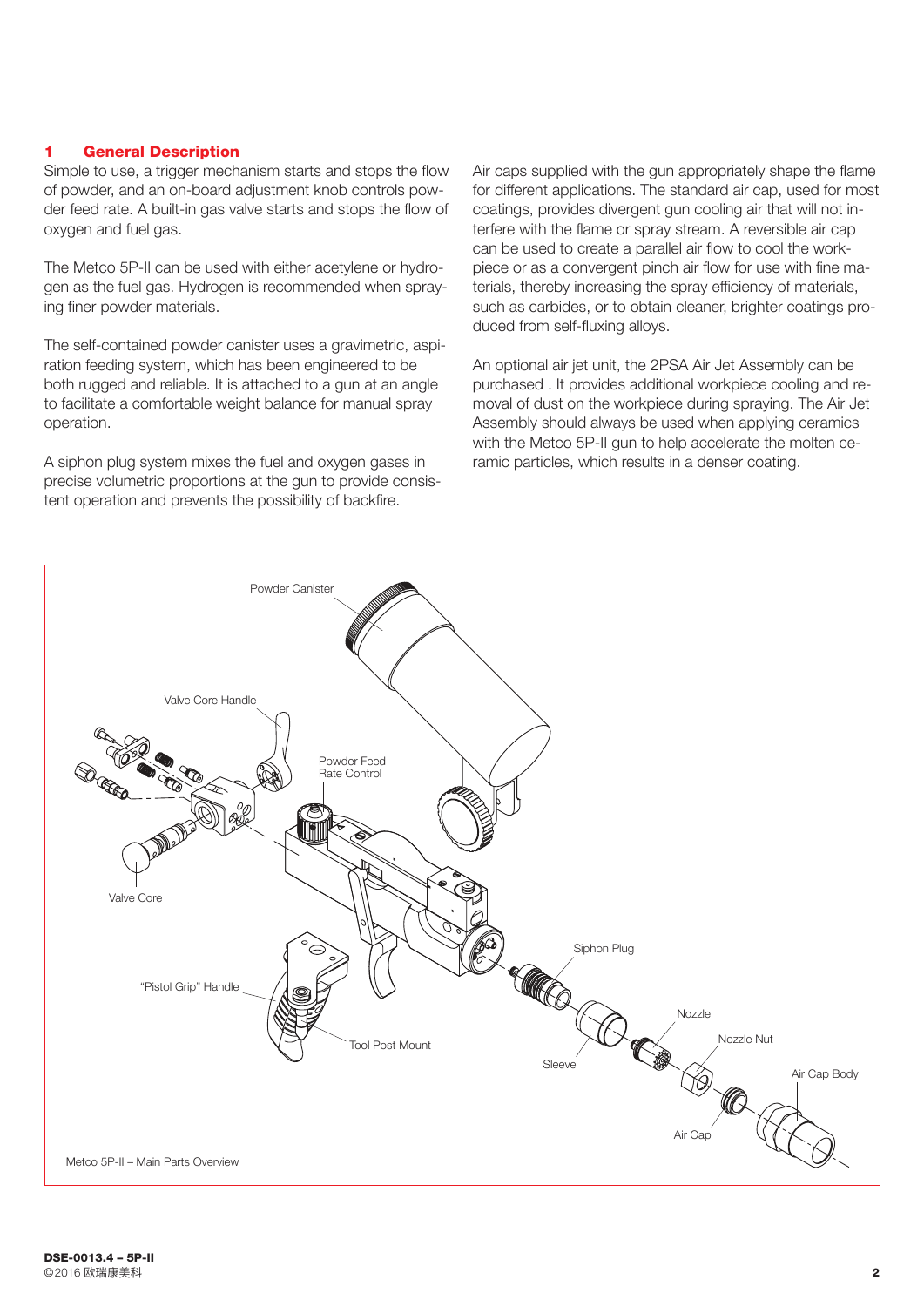# 2 Features and Benefits

- Rugged design: built for long service life with limited maintenance.
- Simple operation: requires minimal operator training.
- Wide range of coating materials: can be used for a variety of surfacing applications, including ceramic materials.
- Choice of fuel gas: allows spray operations to choose between acetylene or hydrogen.
- High spray rates and deposit efficiencies: applies coatings quickly and economically.
- **n** Light weight and well-balanced: designed for handheld operation at approximately 1.8 kg (4 lb); unloaded canister and without hoses, with a comfortable 'pistol grip' handle design.
- n Integrated powder feed canister: eliminates the need to purchase a separate powder feeder.
- Smooth powder feed: ensures consistent, quality coatings.

#### 3 Accessories and Options

Oerlikon Metco offers a variety of options that allow configuration of the Metco 5P-II gun for use in a wide number of coating applications and to suit specific production requirements. These include hoses, nozzles, siphon plugs, metering valves and air caps. Customers should choose the correct parts for their specific coating application and spray requirements.

Vibrator Unit: For certain fine materials or powders that are not freely flowing, the 5PVA is available as an option.

Air Jet Assembly: If additional workpiece cooling is required or if denser, harder coatings are desirable, the 2PSA Air Jet Assembly is available. Designed for attachment to the front of the 5P-II gun, it injects high velocity air into the spray stream. Adjustable cooling tubes can be focused towards

- Powder flow control knob: mounted on the gun for convenient powder feed rate adjustment.
- **n** Powder feed trigger: provides simple powder feed start and stop.
- **n** Powder canister bayonet mount: locks the canister on tightly to prevent spills.
- Mounting stud: for machine mounted operation or use as a gun rest during workpiece changeover.
- O-ring seals between nozzle and siphon plug: ensures safe and reliable operation without the risk of backfire and simplifies gun maintenance.
- Choice of air caps: optimizes cooling during spray operations for a variety of coatings.
- n Onboard gas valve: for simple oxygen and fuel gas flow start and stop.
- Simple maintenance and hardware changeover: the nozzle and siphon plug assemblies can be easily removed and replaced without additional tools.

any part of the spray stream or directly onto the workpiece.

Extension Modules: Extension modules for the Metco 5P-II gun permit coating of interior bore diameters and surfaces, and are available in two standard lengths:

| Metco 5PT-II-1 | 305 mm | $(1 \text{ ft})$   |
|----------------|--------|--------------------|
| Metco 5PT-II-2 | 610 mm | $(2 \text{ ft})$   |
| Metco 5PT-II-3 | 910 mm | (3 <sup>ft</sup> ) |

Custom lengths are available upon request. Please refer to the Metco 5P-II Extension Module Product Data Sheet for additional information.

For a complete list of optional parts and spare parts, please refer to the parts lists section of the reference manual.